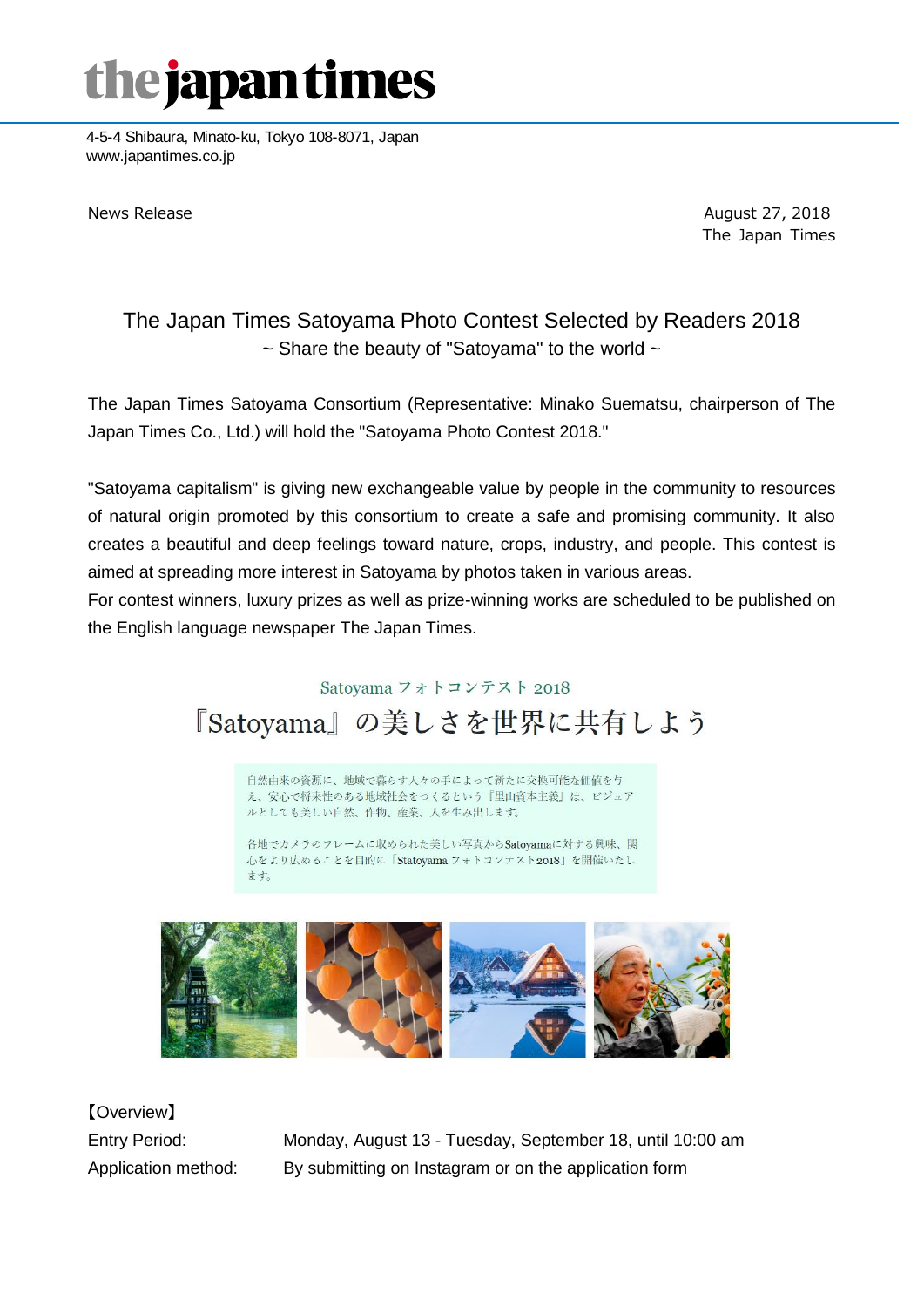# the japan times

4-5-4 Shibaura, Minato-ku, Tokyo 108-8071, Japan www.japantimes.co.jp

| Selection method:     |                         | We will select by choosing one winner for the best award and two for |
|-----------------------|-------------------------|----------------------------------------------------------------------|
|                       | outstanding prizes.     |                                                                      |
| (Primary selection)   |                         | Satoyama Consortium Secretariat, and selection by judges             |
| (Secondary screening) |                         | The Japan Times Selection by readers' questionnaire poll             |
|                       | Prizes: Best award      | JTB travel ticket 30,000 yen (1 person)                              |
|                       | <b>Excellence Award</b> | JTB travel ticket for 10,000 yen (2 people)                          |

Please check details and apply online from the below link:

▼ Satoyama Photo Contest 2018 Application Page ▼ [https://satoyama-satoumi.net/global/contest/photo2018/](https://satoyama-satoumi.net/?page_id=533&preview=true)

■ About The Japan Times Satoyama Consortium



【Activity guidelines】

1. To support, connect and increase practitioners of Satoyama capitalism and to make that activity sustainable.

2. To make Satoyama capitalism function as an alternate option of money capitalism.

3. Supporting and involvement in Satoyama capitalism is to create an environment that increases the value of companies, local governments, etc. both in Japan and overseas.

【Official URL】 https://satoyama-satoumi.net/

\* "Satoyama capitalism" is not only dependent on the "money economy (money capitalism)" symbolized by the Lehman shock, but also to Japanese history and it's natural resources without monetary value practice. It is a way of capitalism to create a community that is safe and promising as well as giving the exchangeable value by the hands of people living in it. It is ideal that various unutilized resources are utilized by local practitioners which could create jobs, and lead to revitalization of the entire region.

[For inquiries regarding this matter] The Japan Times Co., Ltd. <Inquiries on Press Relations> Management Promotion Dept. (Ohno, Kumano) E-mail: pr@japantimes.co.jp